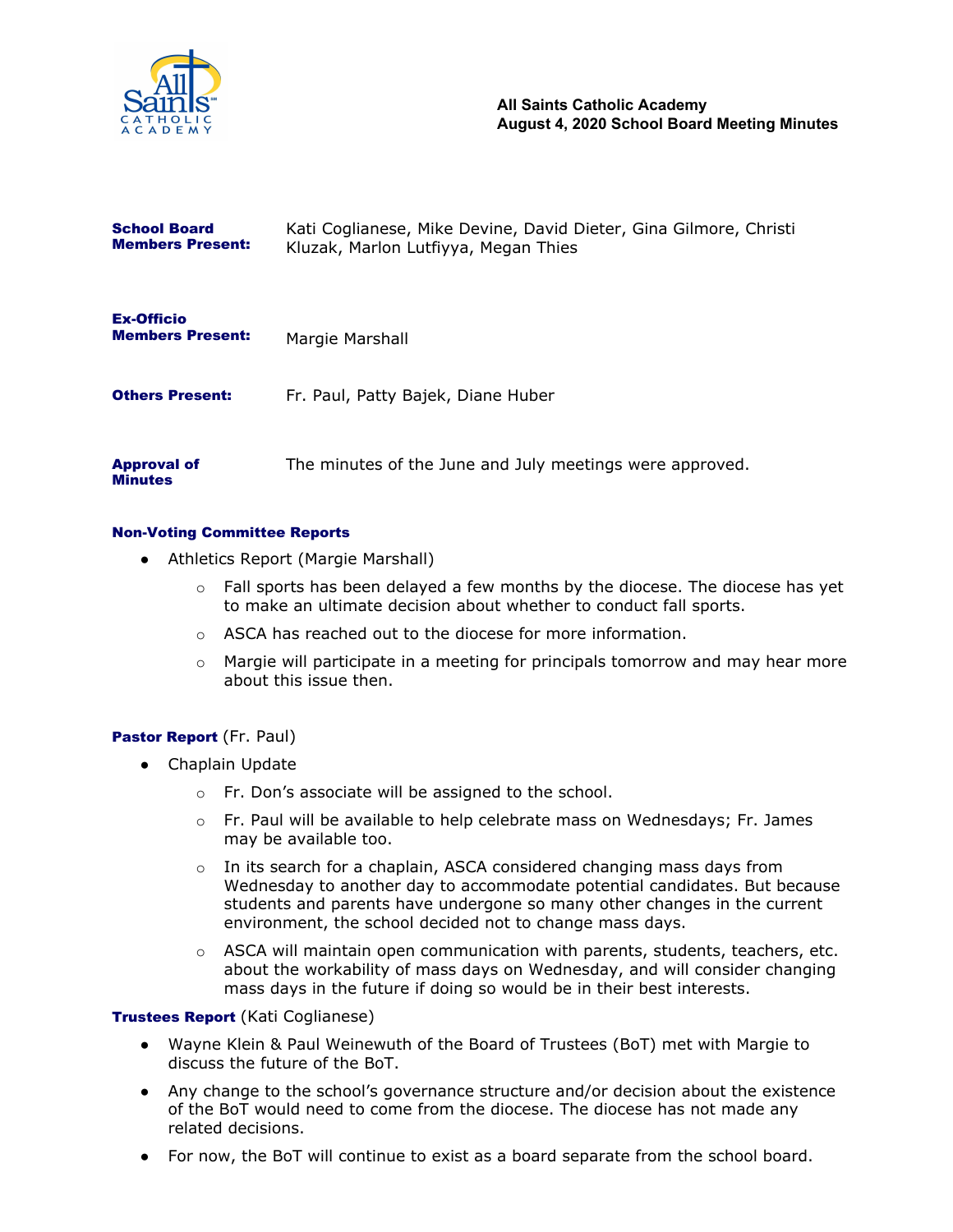

## Principal Report

- All five parishes affiliated with ASCA have agreed to be supporting parishes. They will contribute a total of \$260,000 toward the budget for the 2020-21 school year and will contribute similarly significant amounts annually.
- The diocese is proposing a new governance model for ASCA—one that the bishop still needs to finalize.
	- $\circ$  Under the model, a "board of members" would support and report to the bishop. The board would consist of a superintendent as well as the five pastors of the parishes affiliated with ASCA.
	- $\circ$  The pastoral president position would no longer exist. Margie would report to the superintendent instead of a pastoral president.
	- $\circ$  The board of members would have responsibility for approving the school's budget and expenditures, etc.
	- $\circ$  The ASCA school board would be renamed the "board of directors" and would function in a more advisory role. The new board would have at least one parent from each of the five supporting parishes. It might also have non-parent members from each parish as a way of establishing greater ties to each parish.
		- Margie, as ASCA principal, would nominate candidates for the board of directors, and those candidates would need to be approved by the board of members.
	- $\circ$  It is unclear when the new governance model could take effect. That could occur in the first semester of the school year or sometime in January.
	- $\circ$  Margie has a diocesan meeting tomorrow and may hear more about the new governance model then.

### Agenda Items

- Enrollment Update (Patty Bajek)
	- $\circ$  Today, ASCA enrolled 14 new students; total student count is currently at 411 for the 2020-21 school year. More students may enroll through the week. ASCA will consider cutting off enrollment this week as it seeks to finalize staff-to-student arrangements.
	- $\circ$  The school has experienced more registrations and withdrawals than normal for this period of time. Since the middle of July, 36 students have withdrawn, including 18 from preschool. The reduction in the number of preschool students has precipitated a decision by the school to move to one preschool classroom.
	- $\circ$  ASCA has full enrollment in kindergarten and  $7<sup>th</sup>$  grade, and healthy enrollment at all other levels.
	- $\circ$  The school board may send out communications to ASCA parents that ask them to monitor their children closely and to keep sick children home to help the school maintain an in-person learning environment.
- Diocese Update/Fall School Reopen Plan/Staff/Teacher Update